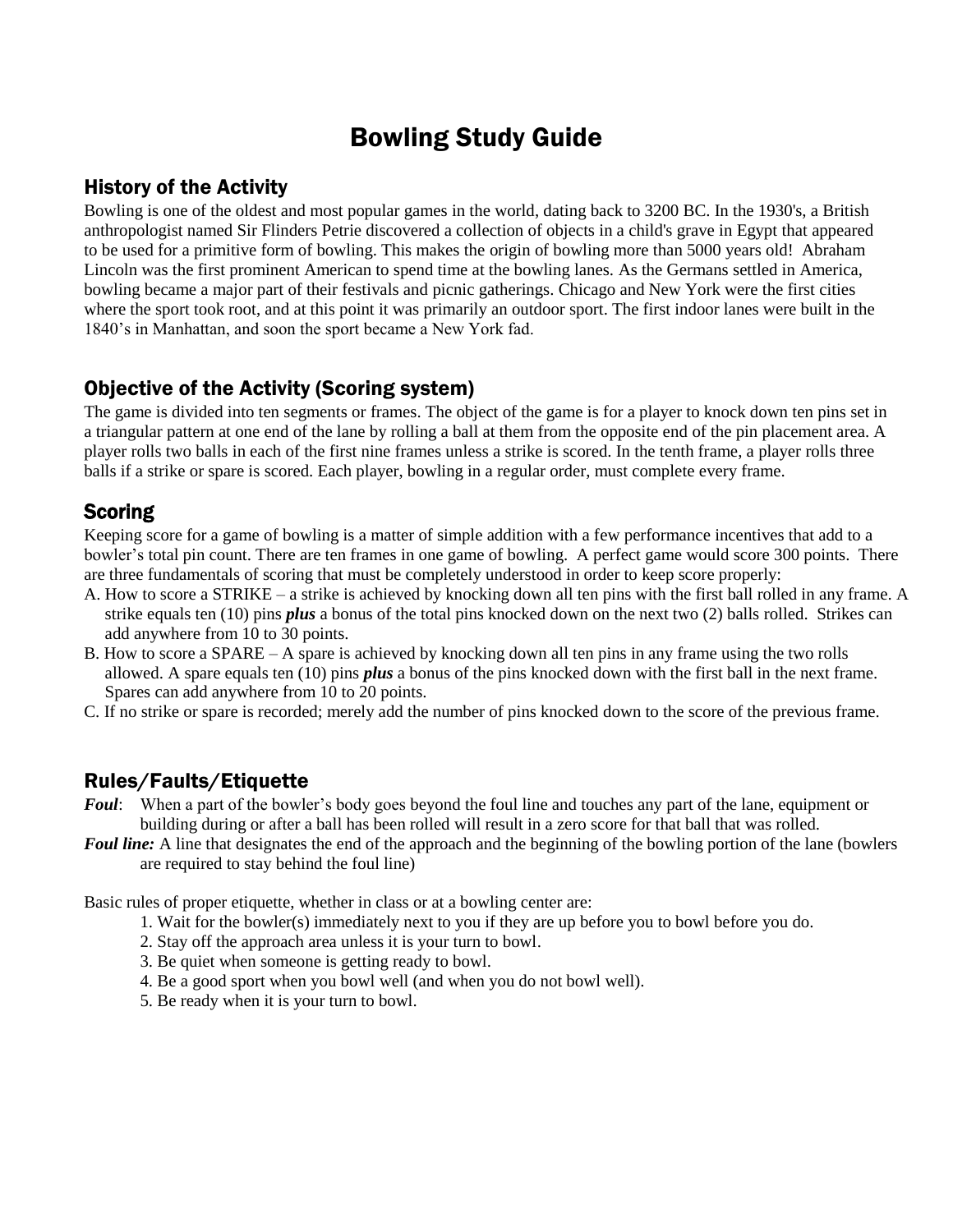# Equipment/Playing surface

Pins, bowling ball and lane. The American game of tenpin bowling is played on wooden or synthetic lanes measuring sixty (60') feet in length and forty-two (42") inches in width.

#### BOWLING LANE ILLUSTRATION



# Four-Step Approach



This system of ball delivery begins with the bowler in the stance position, holding the ball with the correct grip and supporting it with the opposite hand. During the first step, the bowler pushes the ball out while traveling forward with the right foot. Make sure that your arms and legs move at the same time and that the ball is actually pushed away from the body as it moves. On the second step, the left foot moves forward and the ball begins to arc down as the supporting hand releases. The third step brings the right foot forward and the arm is behind the body at its highest point. On the fourth step, the bowler takes the last step forward as the ball moves from behind the body, in a half circle, down to the floor, and is released down the lane. The arm should continue upward in a follow-through motion. More experienced bowlers may be instructed to slide their right foot behind their left as they release the ball for improved balance.